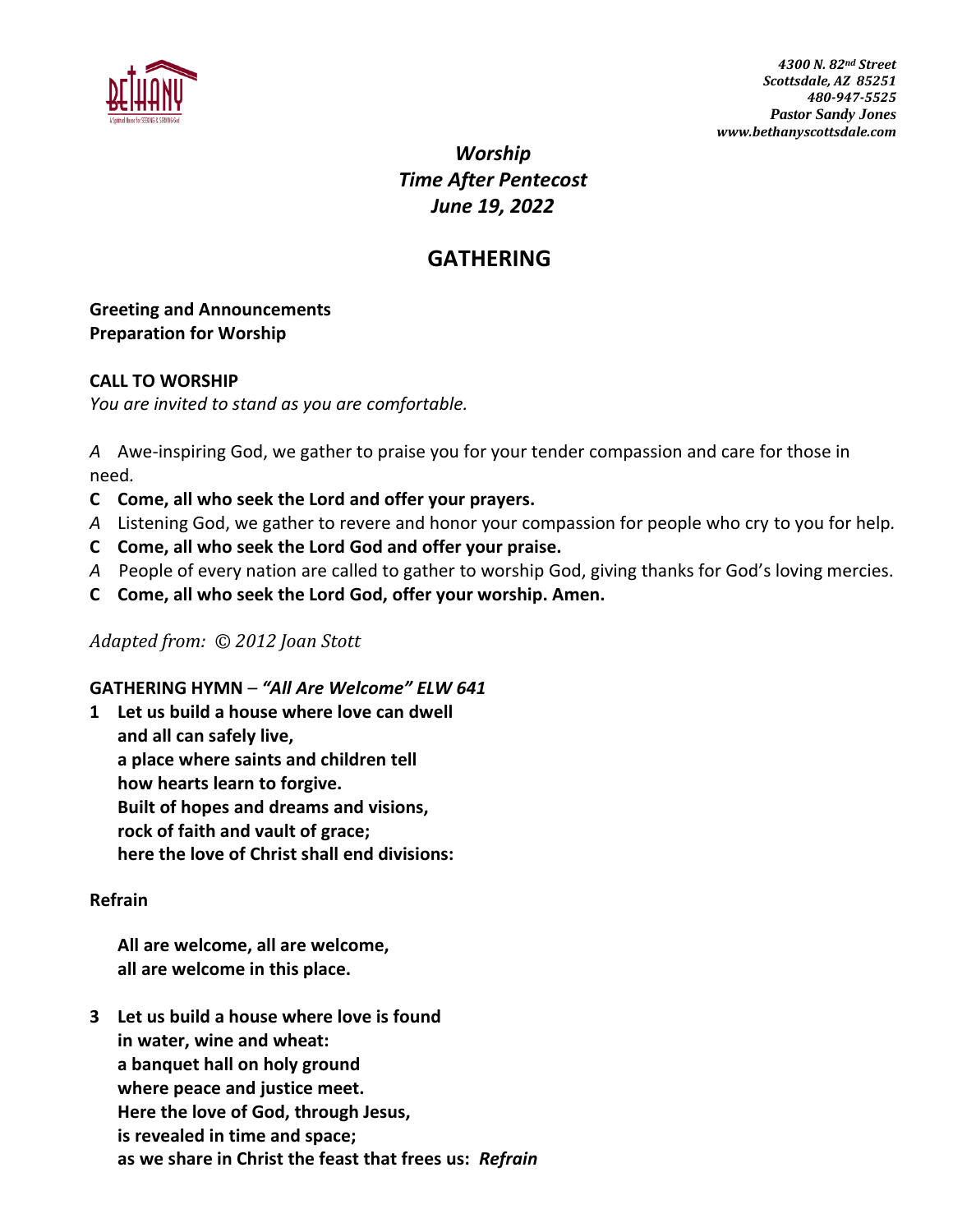**5 Let us build a house where all are named, their songs and visions heard and loved and treasured, taught and claimed as words within the Word. Built of tears and cries and laughter, prayers of faith and songs of grace, let this house proclaim from floor to rafter:** *Refrain*

Text: Marty Haugen, b. 1950

#### **CONFESSION AND FORGIVENESS**

P Blessed be the holy Trinity, $+$  one God, whose steadfast love endures forever.

**C Amen.**

Let us confess our sin in the presence of God and of one another.

*Silence is kept for reflection.*

P Merciful God,

**C we confess that we have not followed your path but have chosen our own way. Instead of putting others before ourselves, we long to take the best seats at the table. When met by those in need, we have too often passed by on the other side. Set us again on the path of life. Save us from ourselves and free us to love our neighbors. Amen.** P Hear the good news! God does not deal with us according to our sins but delights in granting pardon and mercy. In the name of  $\pm$  Jesus Christ, your sins are forgiven.

You are free to love as God loves.

**C Amen.**

**HYMN OF PRAISE –** *"Glory to God"* (Bolduc) *(Refrain) Glory! Glory to God in the highest. Glory! Glory to God in the highest, and on earth peace to people of good will.*

**We praise you, we bless you, we adore you, we glorify you. We give you thanks for your great glory, Lord God, heavenly King, O God, almighty Father.** *(Refrain)*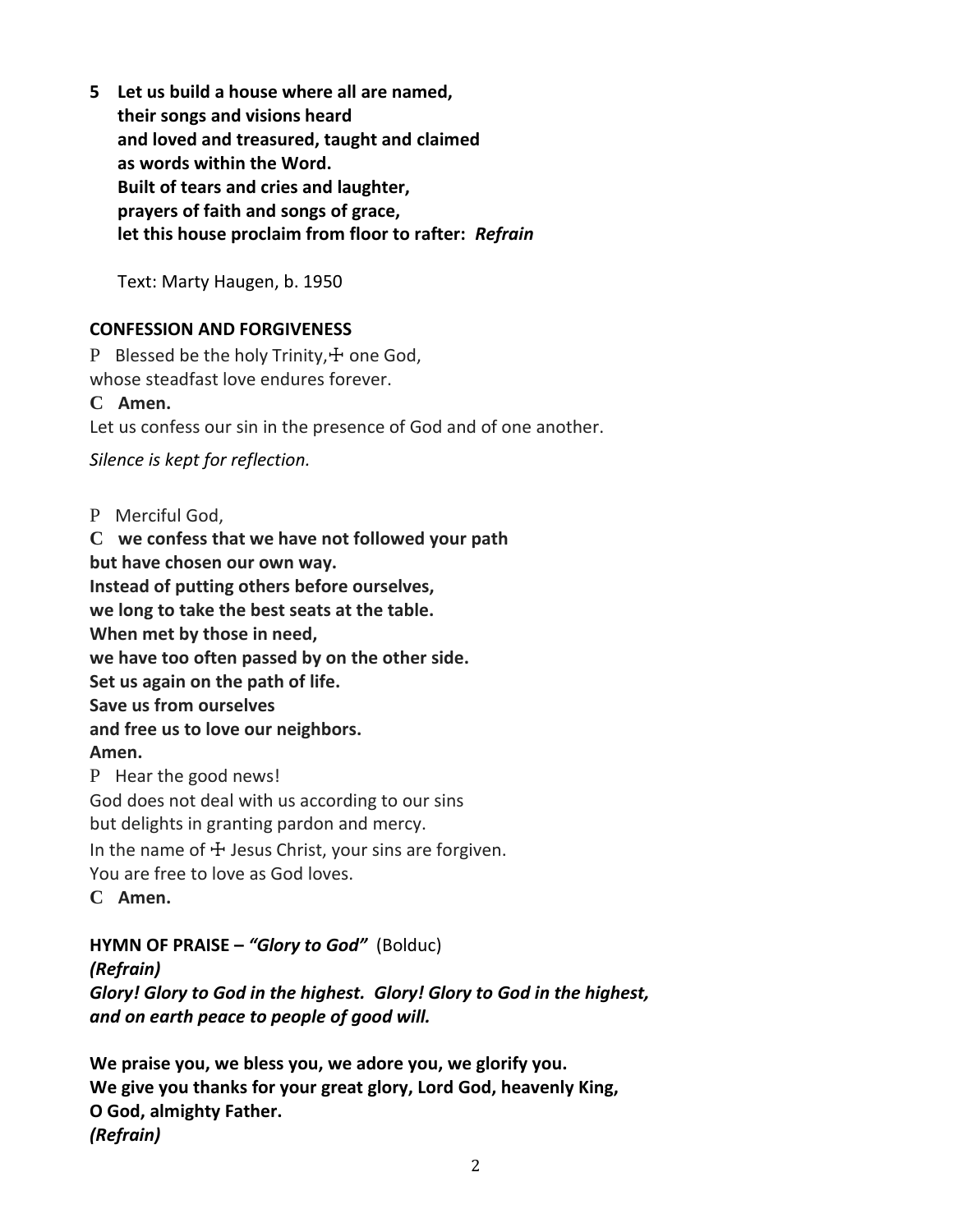**Lord Jesus Christ, only Begotten Son, Lord God, Lamb of God, Son of the Father, you take away the sins of the world, have mercy on us; You take away the sins of the world, receive our prayer; You are seated at the right hand of the Father, have mercy on us.** *(Refrain)*

**For you alone are the Holy One, you alone are the Lord, You alone are the Most High, Jesus Christ, With the Holy Spirit, in the glory of God the Father.**

*Glory! Glory to God in the highest. Glory! Glory to God in the highest, and on earth peace to people of good will. Amen.*

#### **PRAYER OF THE DAY**

A Let us pray:

**C O Lord God, we bring before you the cries of a sorrowing world. In your mercy set us free from the chains that bind us, and defend us from everything that is evil, through Jesus Christ, our Savior and Lord. Amen.**

*You may be seated*

# **THE WORD**

**First Reading – Isaiah 65:1-9**

*Reader: Hear what the Spirit is saying to us.* **Response: Thanks be to God.**

**Second Reading – Galatians 3:19-29**

*Reader: Hear what the Spirit is saying to us.* **Response: Thanks be to God.**

*You are invited to stand as you are comfortable*

**Gospel Acclamation -** *Alleluia.* **Return to your home, and declare how much God has done for you.** *Alleluia.*

P The holy Gospel according to Luke.

**C Glory to you, O Lord.**

#### **Gospel Reading – Luke 15:11-32**

P This is the Gospel of our Lord.

**C Praise to you, O Christ.**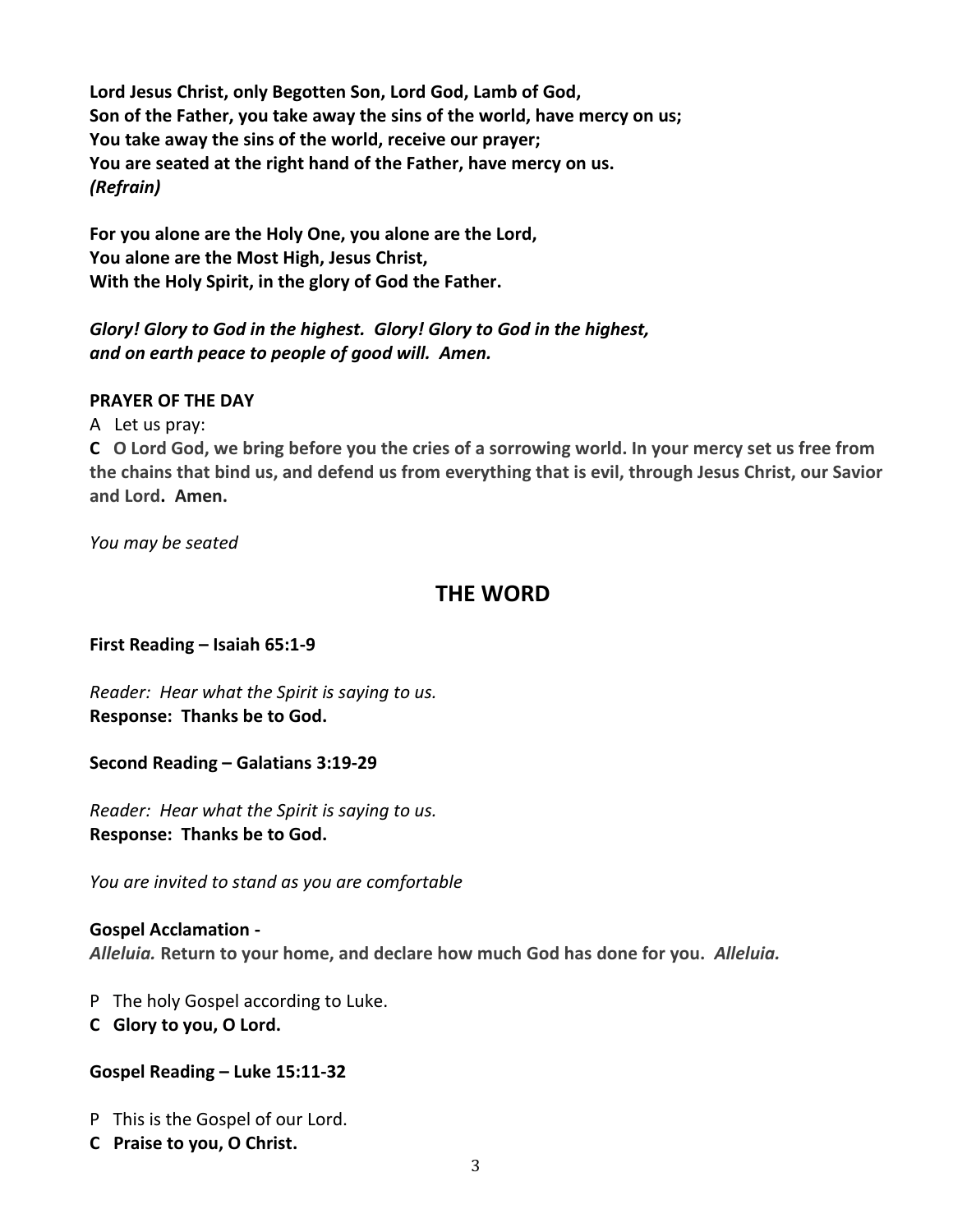#### *You may be seated*

#### **Sermon**

**HYMN OF THE DAY** – *"Be Thou My Vision" ELW 793*

- **1 Be thou my vision, O Lord of my heart; naught be all else to me, save that thou art: thou my best thought both by day and by night, waking or sleeping, thy presence my light.**
- **2 Be thou my wisdom, and thou my true word; I ever with thee and thou with me, Lord. Thou my soul's shelter, and thou my high tow'r, raise thou me heav'nward, O Pow'r of my pow'r.**
- **4 Light of my soul, after victory won, may I reach heaven's joys, O heaven's Sun! Heart of my own heart, whatever befall, still be my vision, O Ruler of all.**

Text: Irish, 8th cent.; vers. Eleanor H. Hull, 1860-1935, alt.; tr. Mary E. Byrne, 1880-1931

*You are invited to stand as you are comfortable*

#### **AFFIRMATION OF OUR FAITH**

A We affirm our faith with the words of the Apostles' Creed

**C I believe in God the Father almighty, creator of heaven and earth.**

**I believe in Jesus Christ, God's only Son, our Lord, who was conceived by the Holy Spirit, born of the virgin Mary, suffered under Pontius Pilate, was crucified, died, and was buried; he descended to the dead. On the third day he rose again; he ascended into heaven, he is seated at the right hand of the Father, and he will come to judge the living and the dead.**

**I believe in the Holy Spirit, the holy catholic church, the communion of saints, the forgiveness of sins, the resurrection of the body, and the life everlasting.**

*You may be seated*

#### **PRAYERS OF THE PEOPLE**

A United in Christ and guided by the Spirit, we pray for the church, the creation, and all in need.

#### *A brief silence.*

A Holy God, you hear the cries of those who seek you. Equip your church with evangelists who reveal the continuous call of your outstretched hands and your promises of a home in you. God of grace, **hear our prayer.**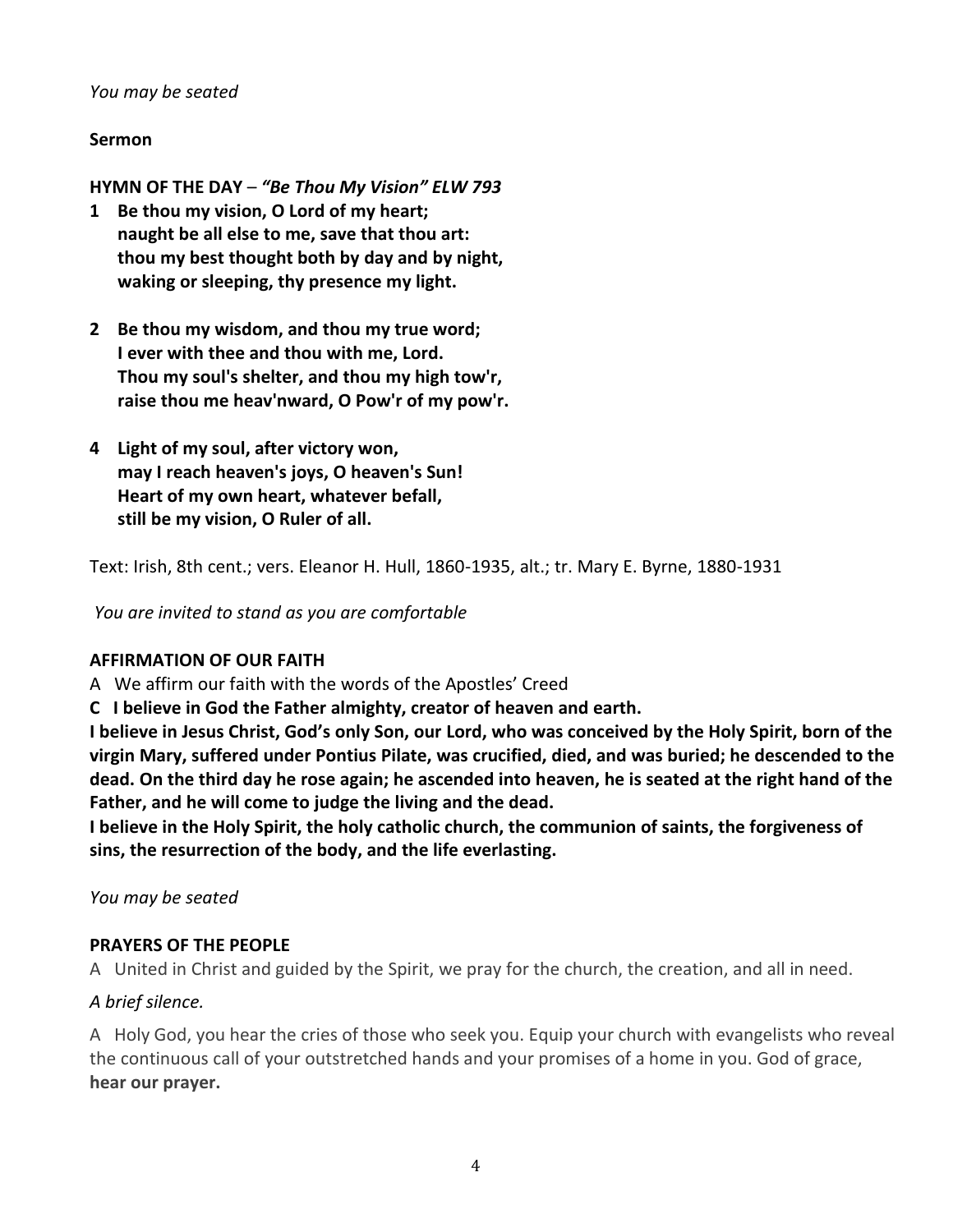A You hear the cries of the earth. Restore places where land, air, and waterways have been harmed. Guide us to develop and implement sources of energy and food production that do not destroy the earth. God of grace,

## **hear our prayer.**

A You hear the cries of those who are marginalized or cast out. On this Juneteenth observance, guide us continually toward the end of oppression in all its forms, especially white supremacy. Bring true freedom and human flourishing to all your beloved children. God of grace,

## **hear our prayer.**

A You hear the cries of those who suffer. Come to the aid of all who are homeless, naked, hungry, and sick especially our loved ones: Evie, Ethel, Elmer, Sondra, Kathy, Jennie, Jane, Gene and Larry. Bring peace to any experiencing mental illness, that they can clearly recognize your loving presence. God of grace,

## **hear our prayer.**

A You hear the cries of those who celebrate and those who grieve on this Father's Day. Nurture mutual love and tender care in all relationships. Comfort those for whom this day brings sadness or longing. God of grace,

#### **hear our prayer.**

## A What else do the people of God want to lift up to God this

## day?............................ God of grace,

#### **hear our prayer.**

A We give thanks for the faithful departed whose lives proclaimed all you had done for them. At the last, unite us with them as we make our home in you. God of grace,

#### **hear our prayer.**

P God of every time and place, in Jesus' name and filled with your Holy Spirit, we entrust these spoken prayers and those in our hearts into your holy keeping.

## **Amen.**

# **THE MEAL**

## **OFFERING HYMN –** *"I'm So Glad Jesus Lifted Me" ELW 860*

- **1 I'm so glad Jesus lifted me. I'm so glad Jesus lifted me. I'm so glad Jesus lifted me, singing glory, hallelujah! Jesus lifted me.**
- **2 Satan had me bound, Jesus lifted me. Satan had me bound, Jesus lifted me. Satan had me bound, Jesus lifted me, singing glory, hallelujah! Jesus lifted me.**
- **3 When I was in trouble, Jesus lifted me. When I was in trouble, Jesus lifted me. When I was in trouble, Jesus lifted me, singing glory, hallelujah! Jesus lifted me.**

Text: African American spiritual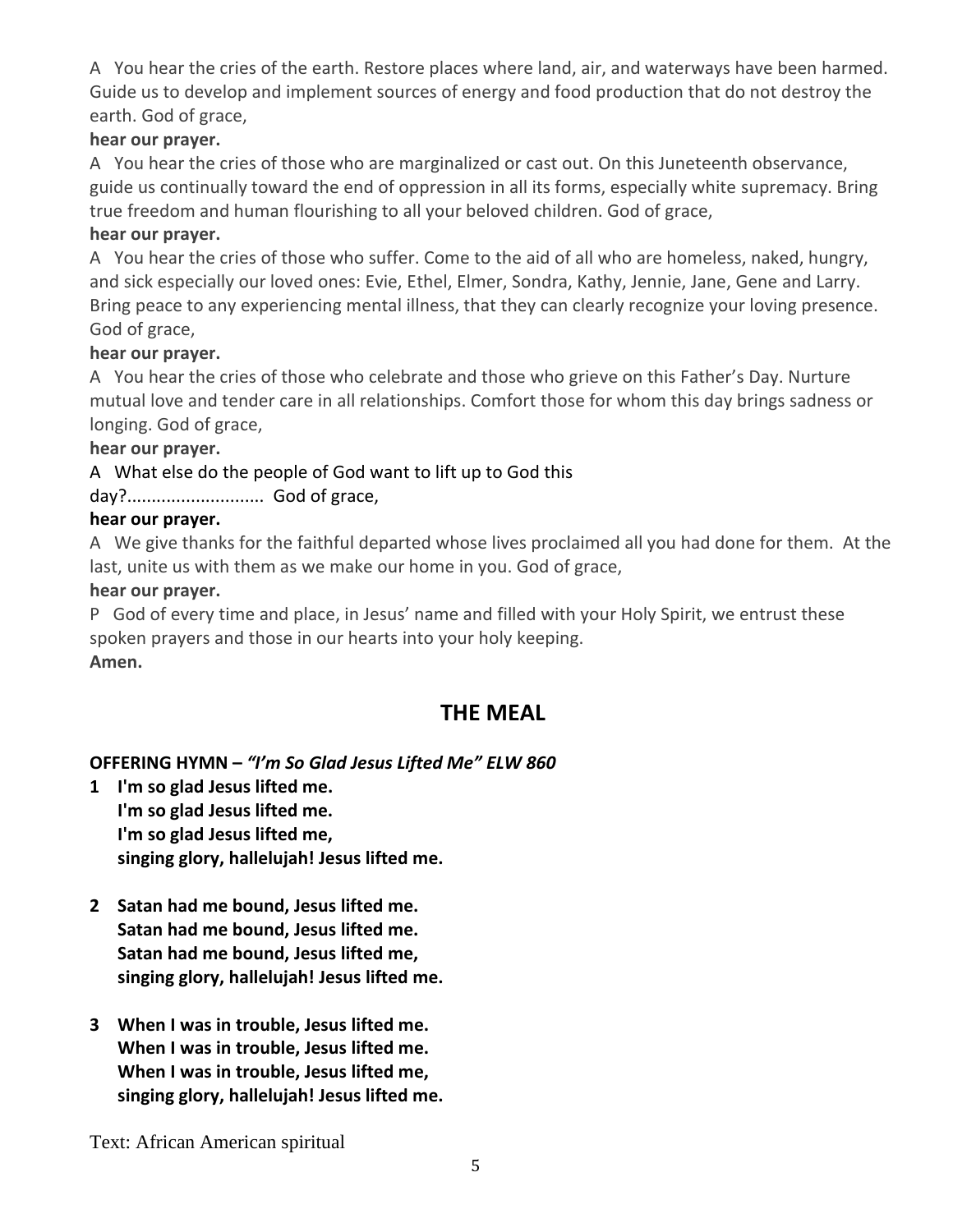## **OFFERTORY** – **"***Make Me a Servant"*

**Make me a servant, humble and meek. Lord, let me lift up those who are weak. And may the prayer of my heart always be; Make me a servant, make me a servant, Make me a servant today.**

*You are invited to stand as you are comfortable*

## **OFFERING PRAYER**

A Let us pray.

**C God of abundance: you have set before us a plentiful harvest. As we feast on your goodness, strengthen us to labor in your field, and equip us to bear fruit for the good of all, in the name of Jesus. Amen.**

#### **GREAT THANKSGIVING**

- P The Lord be with you.
- **C And also with you.**
- P Lift up your hearts.
- **C We lift them up to the Lord.**
- P Let us give thanks to the Lord our God.
- **C It is right to give God our thanks and praise.**

## **PREFACE**

P It is indeed right, our duty and our joy, that we should at all times and in all places give thanks and praise to you, almighty and merciful God, through our Savior Jesus Christ; who on this day overcame death and the grave, and by his glorious resurrection opened to us the way of everlasting life. And so, with all the choirs of angels, with the church on earth and the hosts of heaven, we praise your name and join their unending hymn:

## *"Holy, Holy, Holy"* (Haugen)

**Holy, holy, holy Lord, God of power, God of might, heaven and earth are full of your glory. Hosanna in the highest. Blessed is he who comes in the name of the Lord. Hosanna in the highest, hosanna in the highest.**

## **THANKSGIVING AT THE TABLE**

*P* Holy, mighty, and merciful Lord, Heaven and earth are full of you glory. In great love you sent to us Jesus, your Son, who reached out to heal the sick and suffering, who preached good news to the poor, and who, on the cross, opened his arms to all.

*P* In the night in which he was betrayed, our Lord Jesus took bread, and gave thanks; broke it, and gave it to his disciples, saying: Take and eat; this is my body, given for you. Do this for the remembrance of me.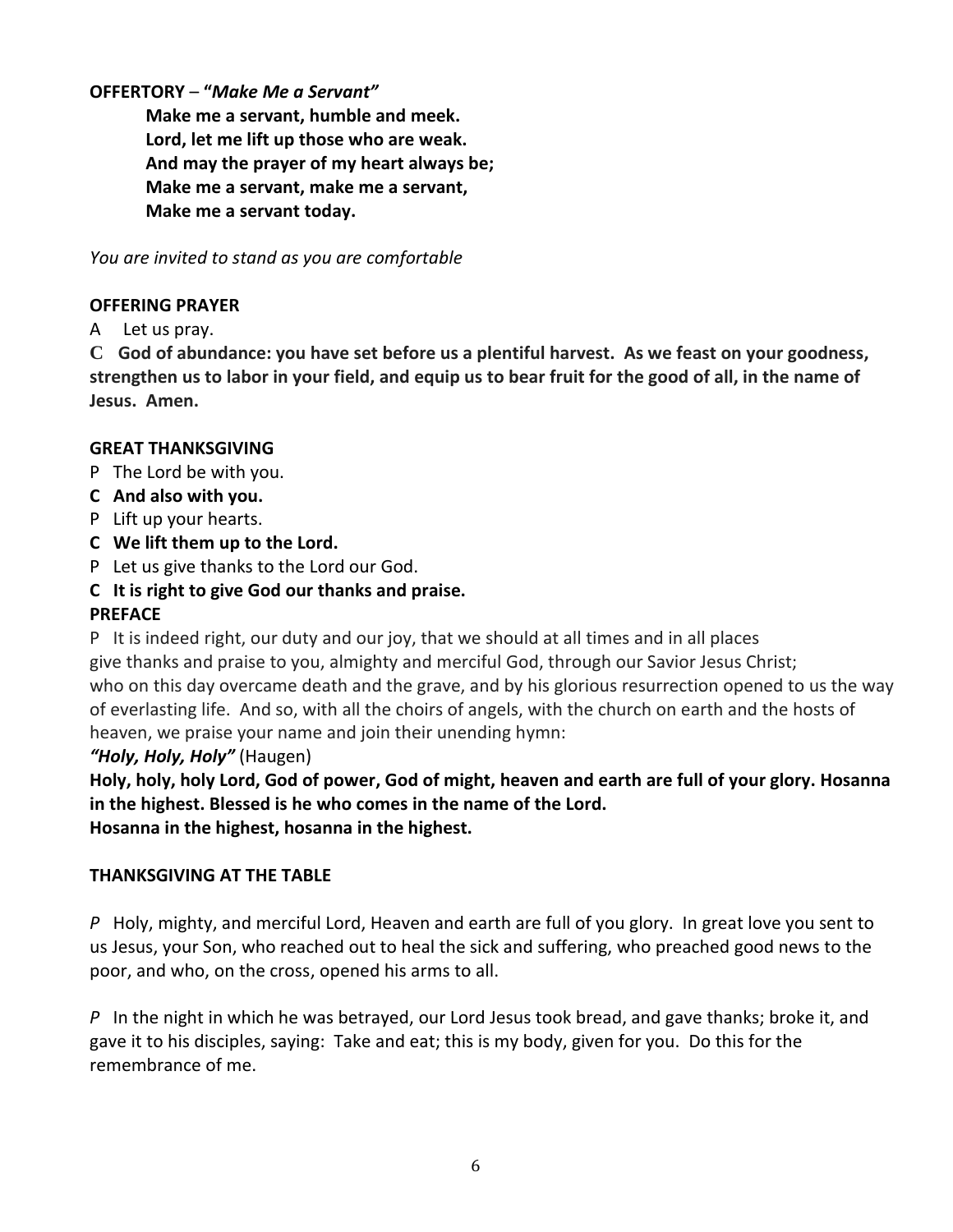*P* Again after supper, he took the cup, gave thanks, and gave it for all to drink, saying: This cup is the new covenant in my blood, shed for you and for all people for the forgiveness of sin. Do this for the remembrance of me.

*P* Remembering, therefore, his death, his resurrection, and ascension, we await his coming in glory.

*P* Pour out upon us the Spirit of you love, O Lord, and unite the wills of all who share this heavenly food, the body and blood of Jesus Christ, our Lord; to whom with you and the Holy Spirit, be all honor and glory, now and forever.

#### **C Amen, amen, amen.**

#### **THE LORD'S PRAYER**

A Gathered into one, let us pray as Jesus taught us:

**C Our Father, who art in heaven, hallowed be thy name; thy kingdom come, thy will be done, on earth as it is in heaven. Give us this day our daily bread; and forgive us our trespasses, as we forgive those who trespass against us; and lead us not into temptation but deliver us from evil. For thine is the kingdom and the power and the glory, forever and ever. AMEN. COMMUNION INVITATION**

P In Christ's presence there is fullness of joy. Come to the banquet.

## *You may be seated*

#### **COMMUNION HYMNS – "***One Bread One Body" ELW 496 Refrain*

**One bread, one body, one Lord of all; one cup of blessing which we bless, and we, though many throughout the earth, we are one body in this one Lord.**

- **1 Gentile or Jew, servant or free, woman or man, no more.** *Refrain*
- **2 Many the gifts, many the works, one in the Lord of all.** *Refrain*
- **3 Grain for the fields, scattered and grown, gathered to one for all.** *Refrain*

## **Text: John Foley, SJ, b. 1939**

*You are invited to stand as you are comfortable*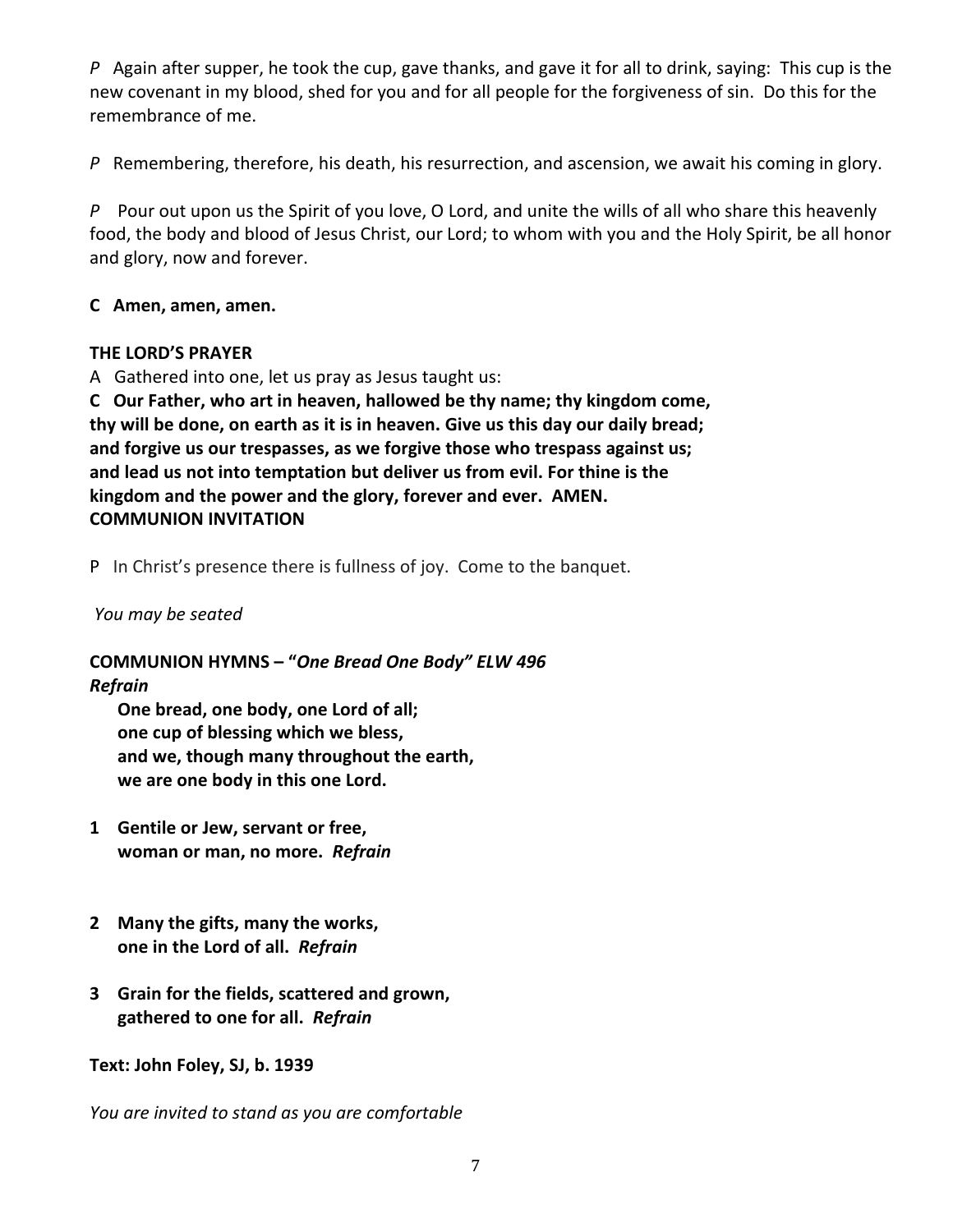#### **PRAYER AFTER COMMUNION**

A Let us pray.

**C Life-giving God, through this meal you have bandaged our wounds and fed us with your mercy. Now send us forth to live for others, both friend and stranger, that all may come to know your love. This we pray in the name of Jesus.**

**Amen.**

## **SENDING**

#### **BENEDICTION**

P The God of peace, Father,  $\pm$  Son, and Holy Spirit, bless you, comfort you, and show you the path of life this day and always.

**C Amen.**

## **CLOSING HYMN** – *"O For a Thousand Tongues to Sing" ELW 886*

- **1 Oh, for a thousand tongues to sing my great Redeemer's praise, the glories of my God and King, the triumphs of his grace!**
- **3 The name of Jesus charms our fears and bids our sorrows cease, sings music in the sinner's ears, brings life and health and peace.**
- **6 To God all glory, praise, and love be now and ever giv'n by saints below and saints above, the church in earth and heav'n.**

**Text: Charles Wesley, 1707-1788, alt.**

#### **DISMISSAL**

- A Go in peace. Love your neighbor.
- **C Thanks be to God.**

**Bethany's Mission Statement – Accepting Serving Loving . . . We Share God's Embrace**